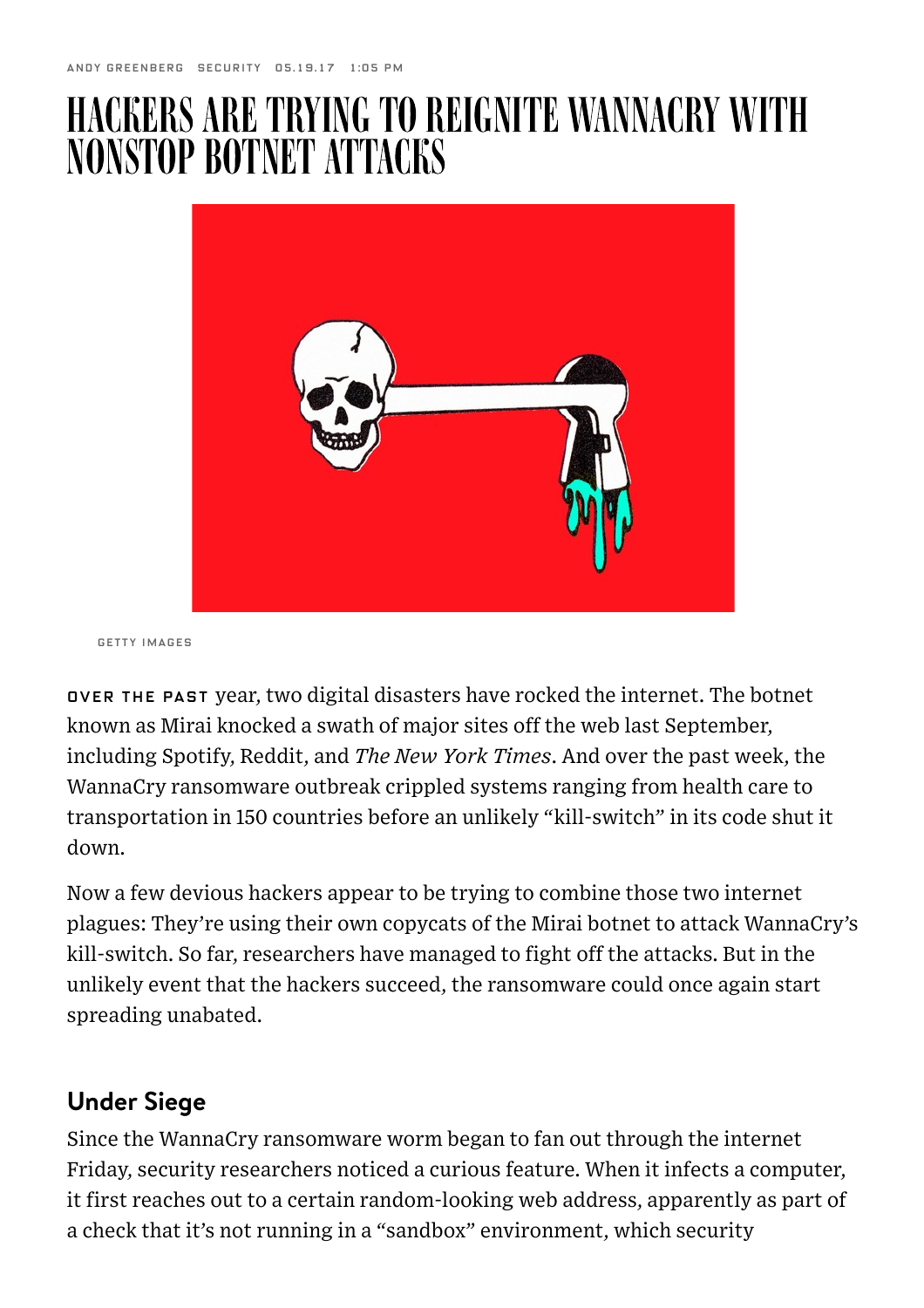researchers use to test malware samples safely. If WannaCry connects to a valid server at that specified domain, the ransomware assumes it's under scrutiny, and goes dormant.

Marcus Hutchins, a 22-year-old cybersecurity analyst for the security firm Kryptos Logic, spotted that trait last week, and immediately registered the web domain in WannaCry's code. In doing so, he effectively neutered the malware, cutting short what would have otherwise been a far worse epidemic, and instantly becoming a [minor celebrity](https://www.usnews.com/news/world/articles/2017-05-15/computer-expert-who-foiled-cyberattack-says-hes-no-hero) in cybersecurity circles.

Since then, hackers have directed armies of zombie devices—webcams, modems, and other gadgets caught up in the expansive Mirai botnet—to funnel junk traffic to the kill-switch web address, also called a "sinkhole," a site security researchers direct malware to in order to contain it. The presumed intention? Knock the domain offline, trigger some of WannaCry's dormant infections to reactivate, and end the epidemic's nearly week-long lull.

"Pretty much as soon as it went public what had happened, one of the Mirai botnets started on the sinkhole," says Marcus Hutchins, the British security researcher who [registered the WannaCry kill-switch domain.](https://www.wired.com/2017/05/accidental-kill-switch-slowed-fridays-massive-ransomware-attack/) Since then, he says, near-daily attacks from that first botnet and others built with the same Mirai malware have steadily ticked up in size and impact.

If the DDoS assault did succeed, not all WannaCry infections would immediately reignite. The ransomware stops scanning for new victims 24 hours after installing itself on a computer, says Matt Olney, a security researcher with Cisco's Talos team. But anytime one of those infected machines reboots, it starts scanning again. "The ones that were successfully encrypted are in this zombie state, where they're waiting to be reactivated if that domain goes away," says Olney.

Hutchins says he doesn't believe the source of the botnet attacks are the original malware authors but, rather, other groups of hackers hoping to kickstart WannaCry again just for the amusement of watching it spread. "They've obviously got no financial incentive. They're not the ransomware developers," Hutchins says. "They're just doing it to cause pain."

## Mirai Image

The first DDoS attack, Hutchins says, was so small he barely noticed it. "It was sort of a love-tap from a botnet," he says. But since then, he's seen five attacks, trending upward. On Wednesday, Mirai hit the sinkhole domain with its worst flood yet, 20 gigabits per second of traffic. For comparison, that's less than a fiftieth of the size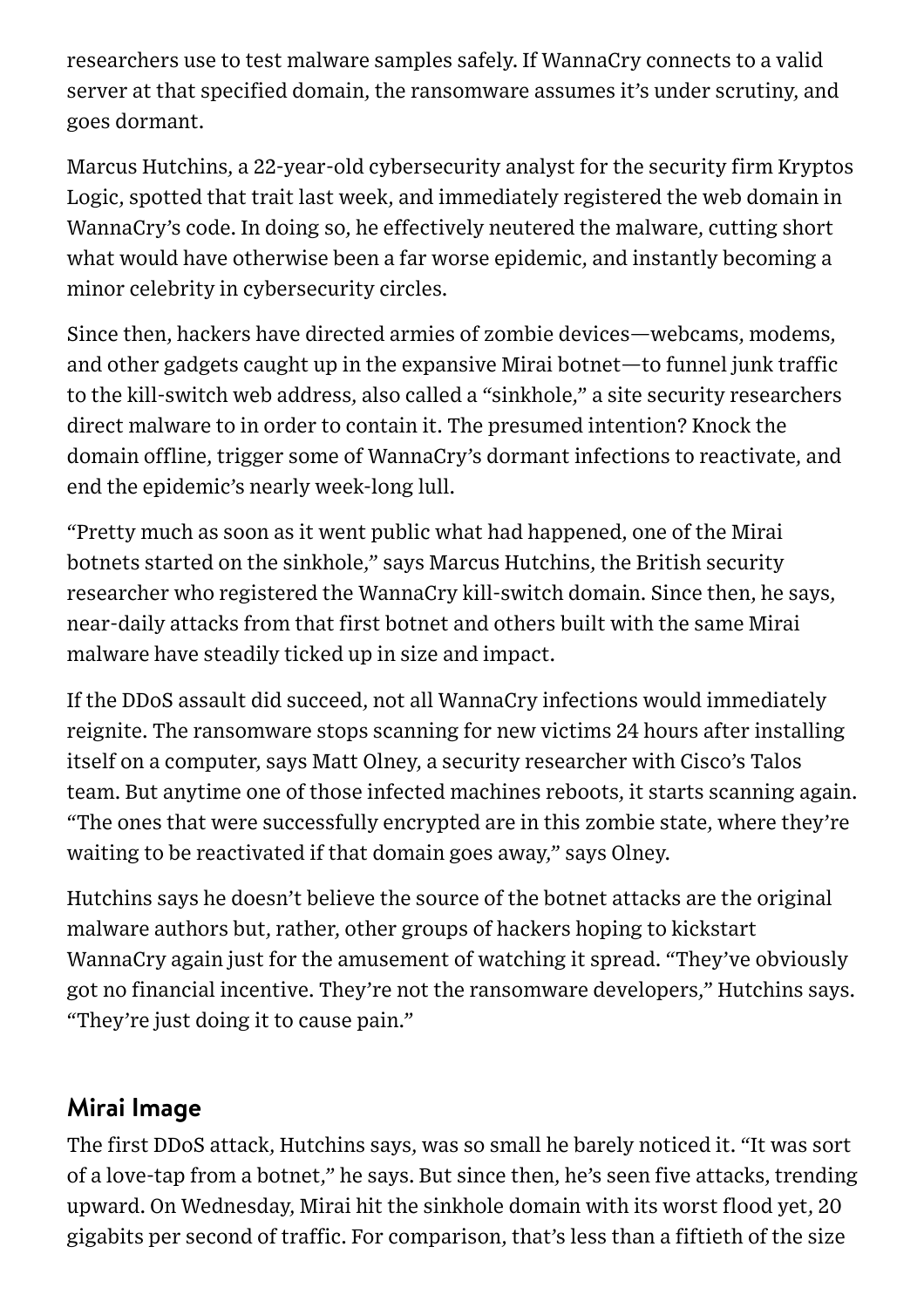of the [Mirai DDoS that hit the DNS provider Dyn in September](https://www.wired.com/2016/10/internet-outage-ddos-dns-dyn/) and knocked major websites offline, but 20 times the gigabit-per-second that DDoS-tracking firm Arbor Networks [measured](https://www.arbornetworks.com/arbor-networks-releases-global-ddos-attack-data-for-1h-2016) as an average attack in 2016.



Hutchins says he has no doubt that he and his colleagues at Kryptos Logic can still keep the attackers at bay. They've now enlisted the services of a DDoS mitigation firm that he declines to name—he says identifying it might help the attackers make their attacks more efficient. The service should help absorb any future attacks, and even take over the domain from Kryptos Logic if necessary. But before Hutchins fully engaged that protection service, he says the pressure to keep the sinkhole online and safe from attack was intense. He pulled an all-nighter after registering it to make sure it stayed up, and didn't sleep more than three consecutive hours until Tuesday.

Even though Hutchins' domain has protection, it's not the only one that's key to preventing WannaCry's spread. Over the weekend, another variant of the worm appeared, designed to connect to a different web address. Researcher Matt Suiche, the Dubai-based founder of security firm Comae Technologies, quickly registered it to enable a new kill-switch. Suiche says that he's also experienced at least one DDoS attack against his domain, but declined to say more, or comment on how he's protecting it.

It's not clear exactly who's behind the sinkhole attacks. But Hutchins says he's fairly sure it's not the original authors of the WannaCry malware itself. He says the attacks appear to be coming instead from known knockoffs of the original Mirai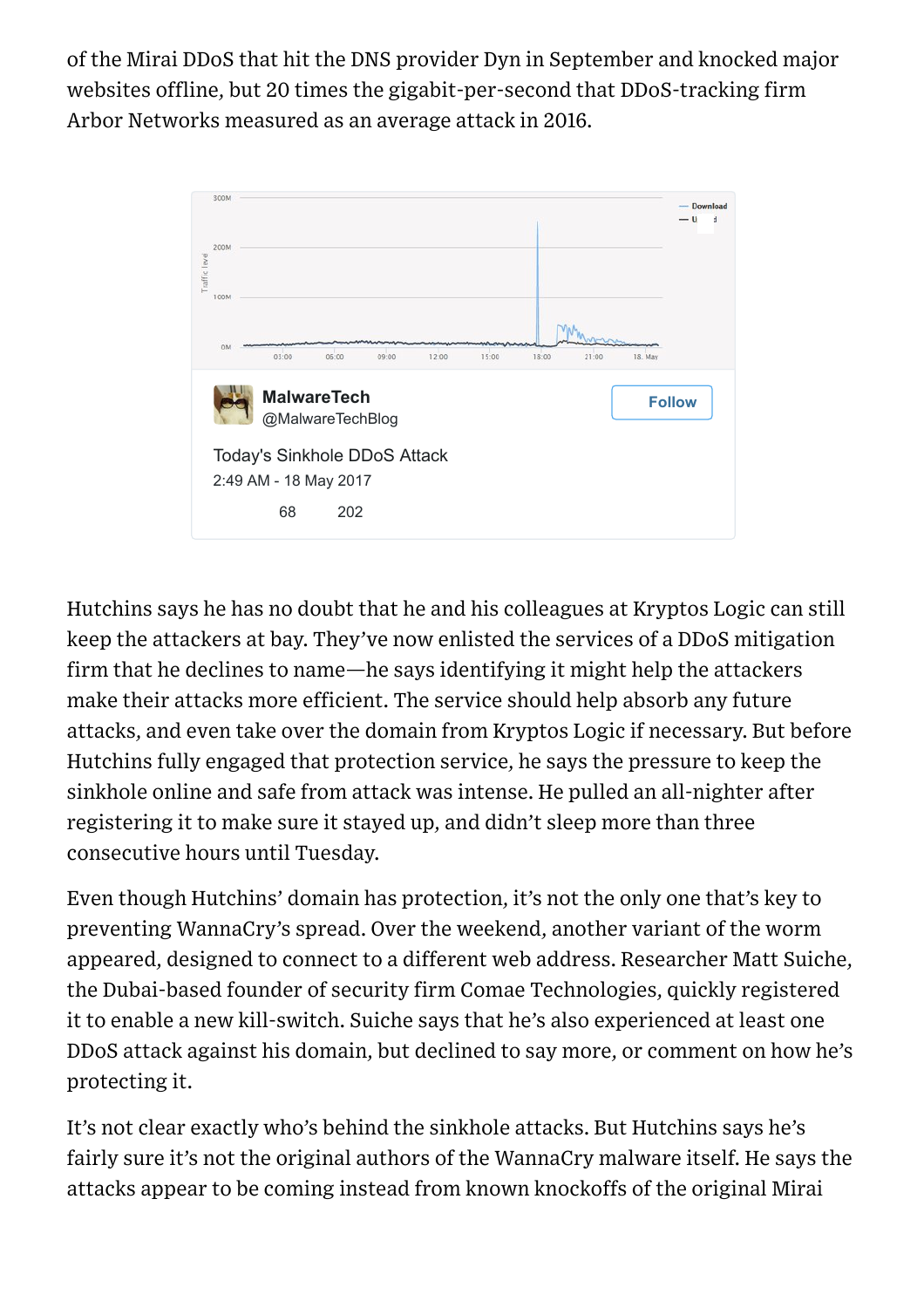botnet that began to pop up when [Mirai's creator released the code](https://www.wired.com/2016/12/botnet-broke-internet-isnt-going-away/) for the internet-of-things-hijacking tool.

"Now any idiot and their dog can set up a Mirai botnet," Hutchins says. He believes the attackers are likely nihilistic, low-skilled hackers using public tools to cause mayhem for their own entertainment.

In this case, however, the Mirai attacks are more than a nuisance or a temporary disruption. The WannaCry malware that those attacks seek to reactivate has caused untold thousands of victims to lose data—in some cases, permanently—and even paralyzed life-saving health care systems. That makes the repeated attacks on Hutchins' sinkhole especially sadistic, perhaps even more so than the creation of the ransomware in the first place, Hutchins argues. "The initial developers were doing it for money," he says. "These people are doing it just of the fun of hurting people. Which I guess is worse."